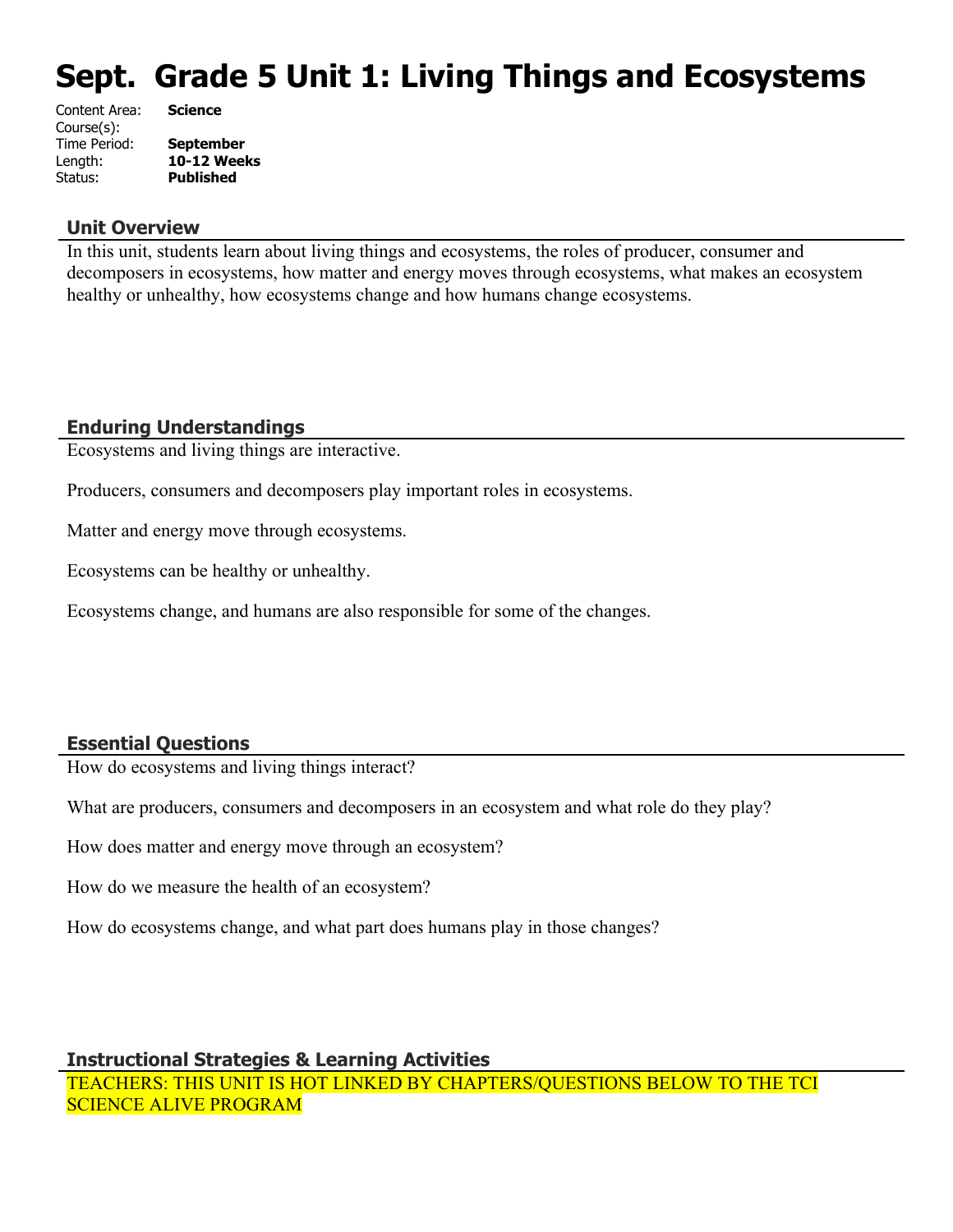# [What Is an Ecosystem?](https://subscriptions.teachtci.com/shared/programs/156/lessons/1575/slide_shows)

Students take on the role of ecologists. They visit many different types of ecosystems and record careful observations in their journals.

[Reading Further](https://subscriptions.teachtci.com/shared/sections/11390?program_id=156&student_view=true): Cave Creatures

 $\bullet$  [2](https://subscriptions.teachtci.com/shared/programs/156/lessons/1576/slide_shows)

[What Is the Role of Producers in an Ecosystem?](https://subscriptions.teachtci.com/shared/programs/156/lessons/1576/slide_shows)

Students analyze data from a hypothetical plant experiment. They draw conclusions from the data in order to make an argument about what plants need for growth.

[Reading Further](https://subscriptions.teachtci.com/shared/sections/11418?program_id=156&student_view=true): Animal Producers

 $\bullet$   $\frac{3}{2}$  $\frac{3}{2}$  $\frac{3}{2}$ 

[What Is the Role of Consumers in an Ecosystem?](https://subscriptions.teachtci.com/shared/programs/156/lessons/1577/slide_shows)

Students dissect an owl pellet to identify what owls eat. They create a diagram that models how the energy in owls' food was once energy from the sun.

[Reading Further](https://subscriptions.teachtci.com/shared/sections/11442?program_id=156&student_view=true): Dropping Clues

[4](https://subscriptions.teachtci.com/shared/programs/156/lessons/1578/slide_shows)

[What Is the Role of Decomposers in an Ecosystem?](https://subscriptions.teachtci.com/shared/programs/156/lessons/1578/slide_shows)

Students explore what happens when sugar and yeast (a decomposer) are mixed together in water. They carry out an investigation and make observations to produce evidence for their answer.

[Reading Further](https://subscriptions.teachtci.com/shared/sections/11495?program_id=156&student_view=true): Decomposers to the Rescue

 $\bullet$  [5](https://subscriptions.teachtci.com/shared/programs/156/lessons/1579/slide_shows)

[How Do Matter and Energy Move in an Ecosystem?](https://subscriptions.teachtci.com/shared/programs/156/lessons/1579/slide_shows)

Students develop a model of a food chain and a food web using pictures of plants and animals. They describe how matter and energy move through these models.

[Reading Further](https://subscriptions.teachtci.com/shared/sections/11509?program_id=156&student_view=true): The Little Sub That Could

[What Makes an Ecosystem Healthy or Unhealthy?](https://subscriptions.teachtci.com/shared/programs/156/lessons/1580/slide_shows)

Students engage in a debate about what actions should have been taken with the Yellowstone ecosystem at various points in its history.

[Reading Further](https://subscriptions.teachtci.com/shared/sections/11529?program_id=156&student_view=true): The Ecosystem Inside You

[6](https://subscriptions.teachtci.com/shared/programs/156/lessons/1580/slide_shows)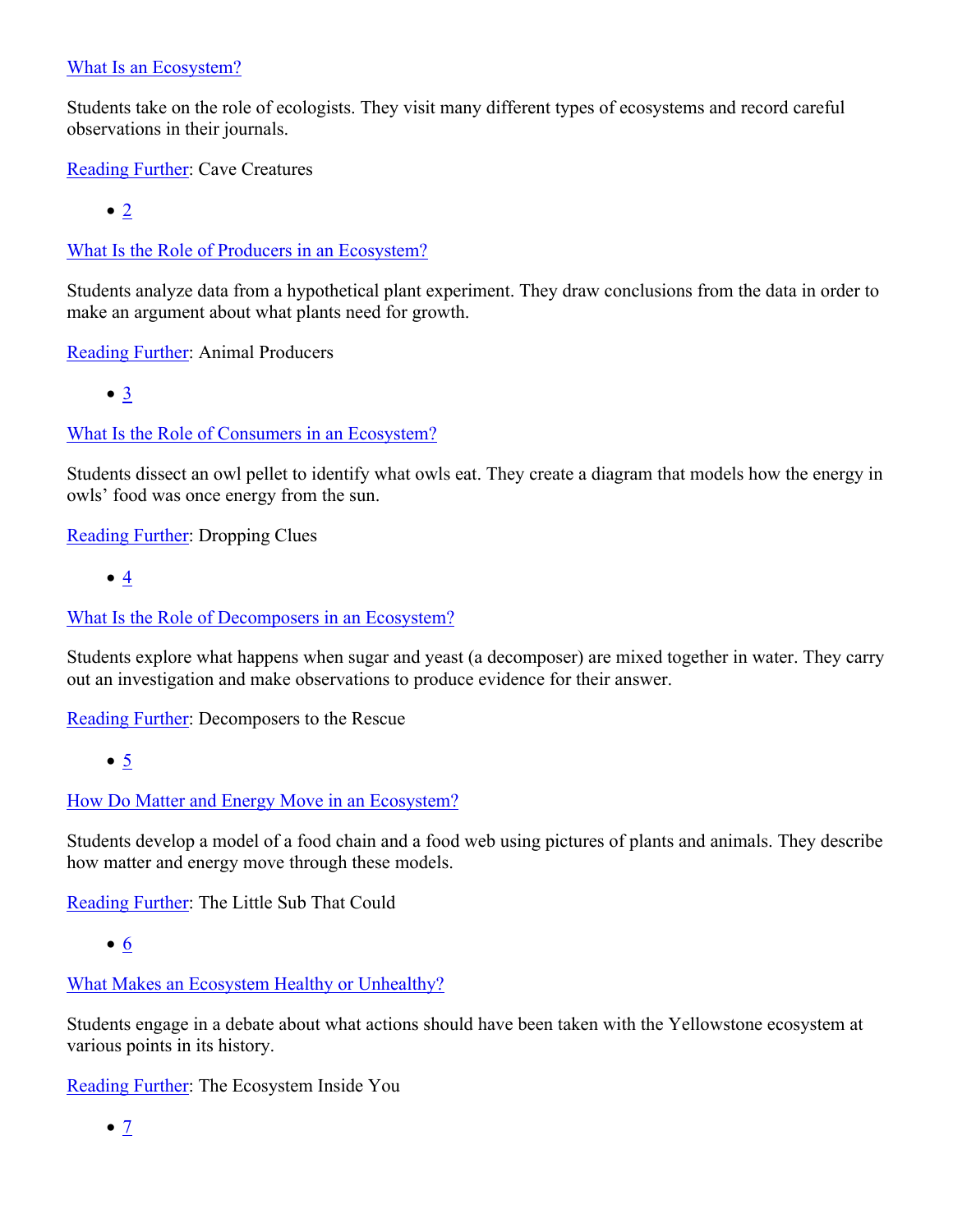# [How Do Ecosystems Change?](https://subscriptions.teachtci.com/shared/programs/156/lessons/1581/slide_shows)

Students watch several silent videos depicting how ecosystems respond to change. They read additional text to learn more about each video. Then they research one example in more depth and create a multimedia presentation.

[Reading Further](https://subscriptions.teachtci.com/shared/sections/11638?program_id=156&student_view=true): What a Dinosaur Needs

[8](https://subscriptions.teachtci.com/shared/programs/156/lessons/1582/slide_shows)

[How Do Humans Change Ecosystems?](https://subscriptions.teachtci.com/shared/programs/156/lessons/1582/slide_shows)

Students act as engineers to design a soilless farming system. They work in groups to build the system, observe the results, and think of ways to improve the design.

[Reading Further](https://subscriptions.teachtci.com/shared/sections/11677?program_id=156&student_view=true): Unwanted Snakes

# **Integration of Career Exploration, Life Literacies and Key Skills**

working in cooperative groups

Students will discuss and debate actions taken at Yellowstone National Park that affected the ecosystem

Students will learn about Engineering.

| <b>CRP.K-12.CRP2</b> | Apply appropriate academic and technical skills.                                                                                                     |
|----------------------|------------------------------------------------------------------------------------------------------------------------------------------------------|
| <b>CRP.K-12.CRP5</b> | Consider the environmental, social and economic impacts of decisions.                                                                                |
| CRP.K-12.CRP4        | Communicate clearly and effectively and with reason.                                                                                                 |
| CAEP.9.2.4.A.2       | Identify various life roles and civic and work - related activities in the school, home, and<br>community.                                           |
|                      | Digital tools and media resources provide access to vast stores of information, but the<br>information can be biased or inaccurate.                  |
| <b>WRK.9.2.5.CAP</b> | Career Awareness and Planning                                                                                                                        |
| CRP.K-12.CRP11       | Use technology to enhance productivity.                                                                                                              |
| CAEP.9.2.4.A.3       | Investigate both traditional and nontraditional careers and relate information to personal<br>likes and dislikes.                                    |
| CRP.K-12.CRP9        | Model integrity, ethical leadership and effective management.                                                                                        |
| TECH.9.4.5.IML.1     | Evaluate digital sources for accuracy, perspective, credibility and relevance (e.g., Social<br>Studies Practice - Gathering and Evaluating Sources). |
| CAEP.9.2.4.A.4       | Explain why knowledge and skills acquired in the elementary grades lay the foundation for                                                            |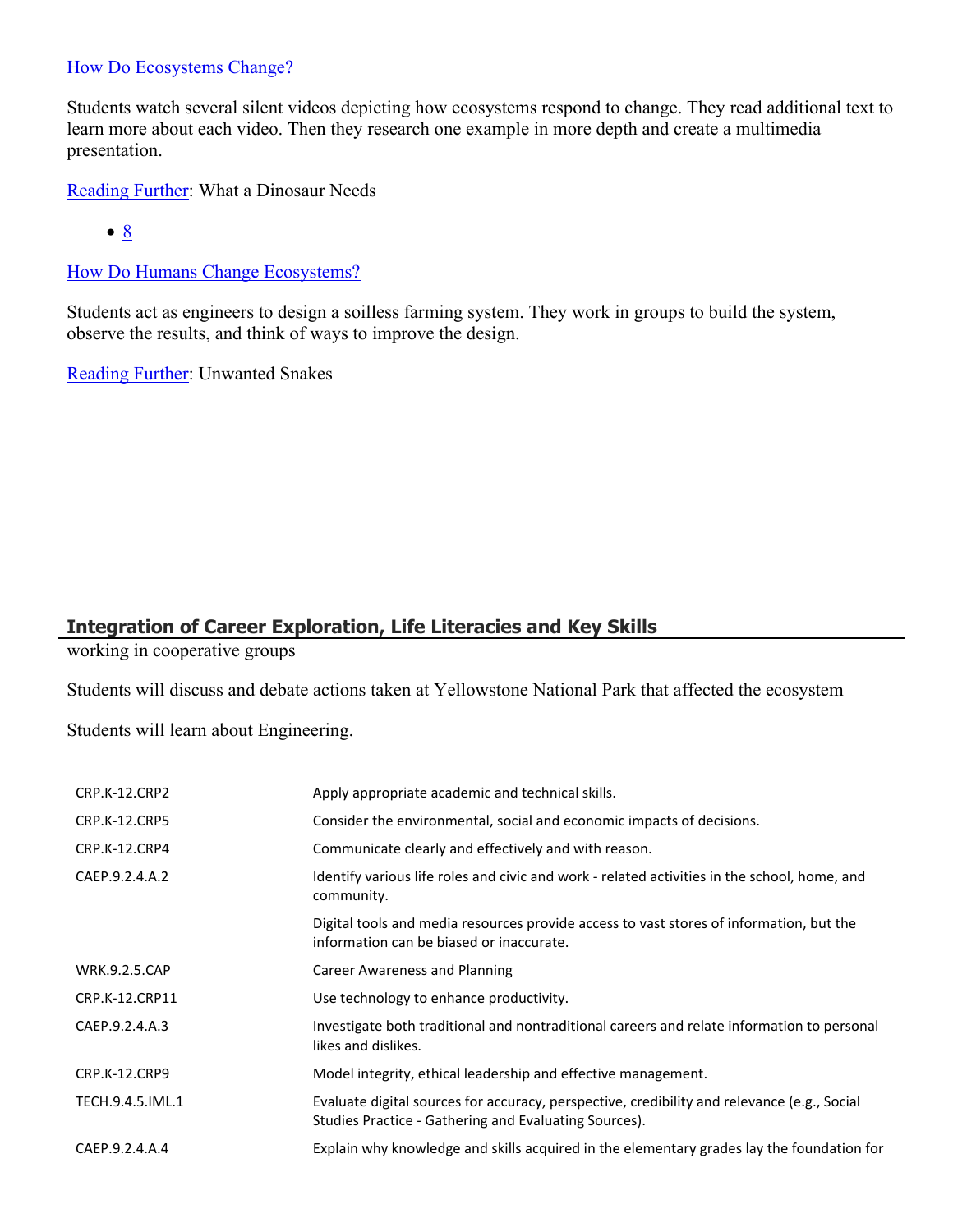|                      | future academic and career success.                                                                                                                                                               |
|----------------------|---------------------------------------------------------------------------------------------------------------------------------------------------------------------------------------------------|
| CRP.K-12.CRP8        | Utilize critical thinking to make sense of problems and persevere in solving them.                                                                                                                |
| WRK.9.2.5.CAP.1      | Evaluate personal likes and dislikes and identify careers that might be suited to personal<br>likes.                                                                                              |
| TECH.9.4.5.Cl.3      | Participate in a brainstorming session with individuals with diverse perspectives to expand<br>one's thinking about a topic of curiosity (e.g., 8.2.5.ED.2, 1.5.5.CR1a).                          |
| TECH.9.4.5.IML.2     | Create a visual representation to organize information about a problem or issue (e.g.,<br>4.MD.B.4, 8.1.5.DA.3).                                                                                  |
| CRP.K-12.CRP7        | Employ valid and reliable research strategies.                                                                                                                                                    |
| CAEP.9.2.4.A.1       | Identify reasons why people work, different types of work, and how work can help a<br>person achieve personal and professional goals.                                                             |
| TECH.9.4.5.IML.6     | Use appropriate sources of information from diverse sources, contexts, disciplines, and<br>cultures to answer questions (e.g., RI.5.7, 6.1.5. History CC.7, 7.1. NM. IPRET.5).                    |
| WRK.9.2.5.CAP.2      | Identify how you might like to earn an income.                                                                                                                                                    |
|                      | An individual's passions, aptitude and skills can affect his/her employment and earning<br>potential.                                                                                             |
| WRK.9.2.5.CAP.3      | Identify qualifications needed to pursue traditional and non-traditional careers and<br>occupations.                                                                                              |
| WRK.9.2.5.CAP.4      | Explain the reasons why some jobs and careers require specific training, skills, and<br>certification (e.g., life guards, child care, medicine, education) and examples of these<br>requirements. |
| CRP.K-12.CRP1        | Act as a responsible and contributing citizen and employee.                                                                                                                                       |
| <b>CRP.K-12.CRP6</b> | Demonstrate creativity and innovation.                                                                                                                                                            |
| CRP.K-12.CRP10       | Plan education and career paths aligned to personal goals.                                                                                                                                        |
| CRP.K-12.CRP12       | Work productively in teams while using cultural global competence.                                                                                                                                |
|                      |                                                                                                                                                                                                   |

# **Technology and Design Integration**

Online text and applications Kahoot Generation Genius Bill Nye videos TECH.8.1.5.A.CS1 Understand and use technology systems CS.K-2.8.2.2.ED.4 Identify constraints and their role in the engineering design process. CS.K-2.8.2.2.ED.2 Collaborate to solve a simple problem, or to illustrate how to build a product using the design process. Engineering design is a creative process for meeting human needs or wants that can result in multiple solutions. CS.K-2.8.2.2.ED.1 Communicate the function of a product or device. The use of technology developed for the human designed world can affect the environment, including land, water, air, plants, and animals. Technologies that use natural sources can have negative effects on the environment, its quality, and inhabitants.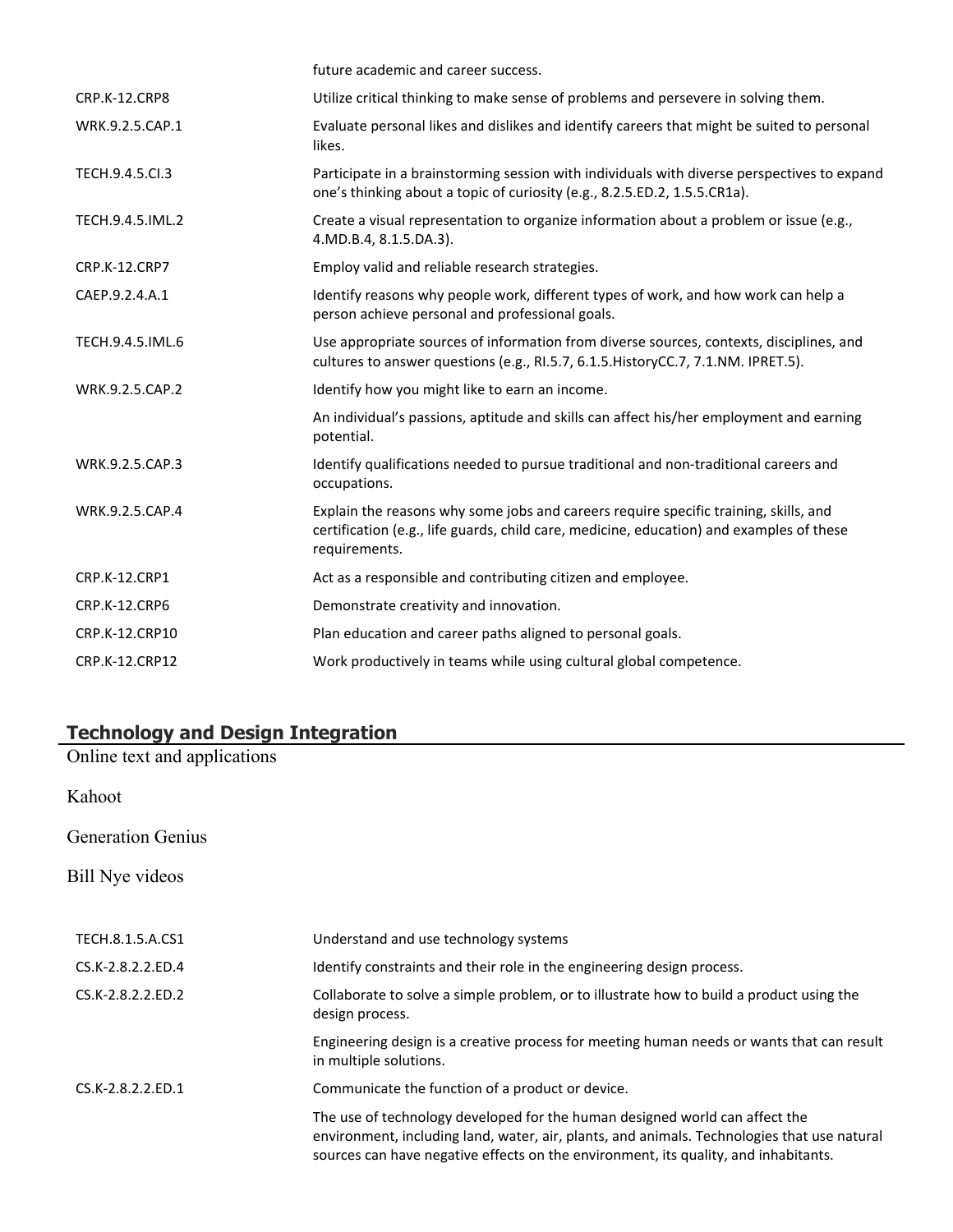|                   | Reusing and recycling materials can save money while preserving natural resources and<br>avoiding damage to the environment. |
|-------------------|------------------------------------------------------------------------------------------------------------------------------|
| CS.K-2.8.2.2.ED.3 | Select and use appropriate tools and materials to build a product using the design process.                                  |
| TECH.8.1.5.A.CS2  | Select and use applications effectively and productively.                                                                    |

# **Interdisciplinary Connections**

| LA.W.5.8   | Recall relevant information from experiences or gather relevant information from print<br>and digital sources; summarize or paraphrase information in notes and finished work, and<br>provide a list of sources.                                                      |
|------------|-----------------------------------------------------------------------------------------------------------------------------------------------------------------------------------------------------------------------------------------------------------------------|
| LA.RI.5.5  | Compare and contrast the overall structure (e.g., chronology, comparison, cause/effect,<br>problem/solution) of events, ideas, concepts, or information in two or more texts.                                                                                         |
| LA.RI.5.6  | Analyze multiple accounts of the same event or topic, noting important similarities and<br>differences in the point of view they represent.                                                                                                                           |
| LA.W.5.9   | Draw evidence from literary or informational texts to support analysis, reflection, and<br>research.                                                                                                                                                                  |
| LA.L.5.3   | Use knowledge of language and its conventions when writing, speaking, reading, or<br>listening.                                                                                                                                                                       |
| LA.W.5.2   | Write informative/explanatory texts to examine a topic and convey ideas and information<br>clearly.                                                                                                                                                                   |
| LA.L.5.4   | Determine or clarify the meaning of unknown and multiple-meaning words and phrases<br>based on grade 5 reading and content, choosing flexibly from a range of strategies.                                                                                             |
| LA.RI.5.7  | Draw on information from multiple print or digital sources, demonstrating the ability to<br>locate an answer to a question quickly or to solve a problem efficiently.                                                                                                 |
| LA.SL.5.1  | Engage effectively in a range of collaborative discussions (one-on-one, in groups, and<br>teacher-led) with diverse partners on grade 5 topics and texts, building on others' ideas<br>and expressing their own clearly.                                              |
| LA.RI.5.8  | Explain how an author uses reasons and evidence to support particular points in a text,<br>identifying which reasons and evidence support which point(s).                                                                                                             |
| LA.RI.5.9  | Integrate and reflect on (e.g., practical knowledge, historical/cultural context, and<br>background knowledge) information from several texts on the same topic in order to write<br>or speak about the subject knowledgeably.                                        |
| LA.RI.5.10 | By the end of year, read and comprehend literary nonfiction at grade level text-complexity<br>or above, with scaffolding as needed.                                                                                                                                   |
| LA.L.5.6   | Acquire and use accurately grade-appropriate general academic and domain-specific<br>words and phrases, including those that signal contrast, addition, and other logical<br>relationships (e.g., however, although, nevertheless, similarly, moreover, in addition). |
| LA.SL.5.2  | Summarize a written text read aloud or information presented in diverse media and<br>formats (e.g., visually, quantitatively, and orally).                                                                                                                            |
| LA.SL.5.3  | Summarize the points a speaker makes and explain how each claim is supported by<br>reasons and evidence.                                                                                                                                                              |
| LA.RF.5.3  | Know and apply grade-level phonics and word analysis skills in decoding and encoding<br>words.                                                                                                                                                                        |
| LA.SL.5.4  | Report on a topic or text or present an opinion, sequencing ideas logically and using<br>appropriate facts and relevant, descriptive details to support main ideas or themes; speak<br>clearly at an understandable pace.                                             |
| LA.RI.5.1  | Quote accurately from a text and make relevant connections when explaining what the                                                                                                                                                                                   |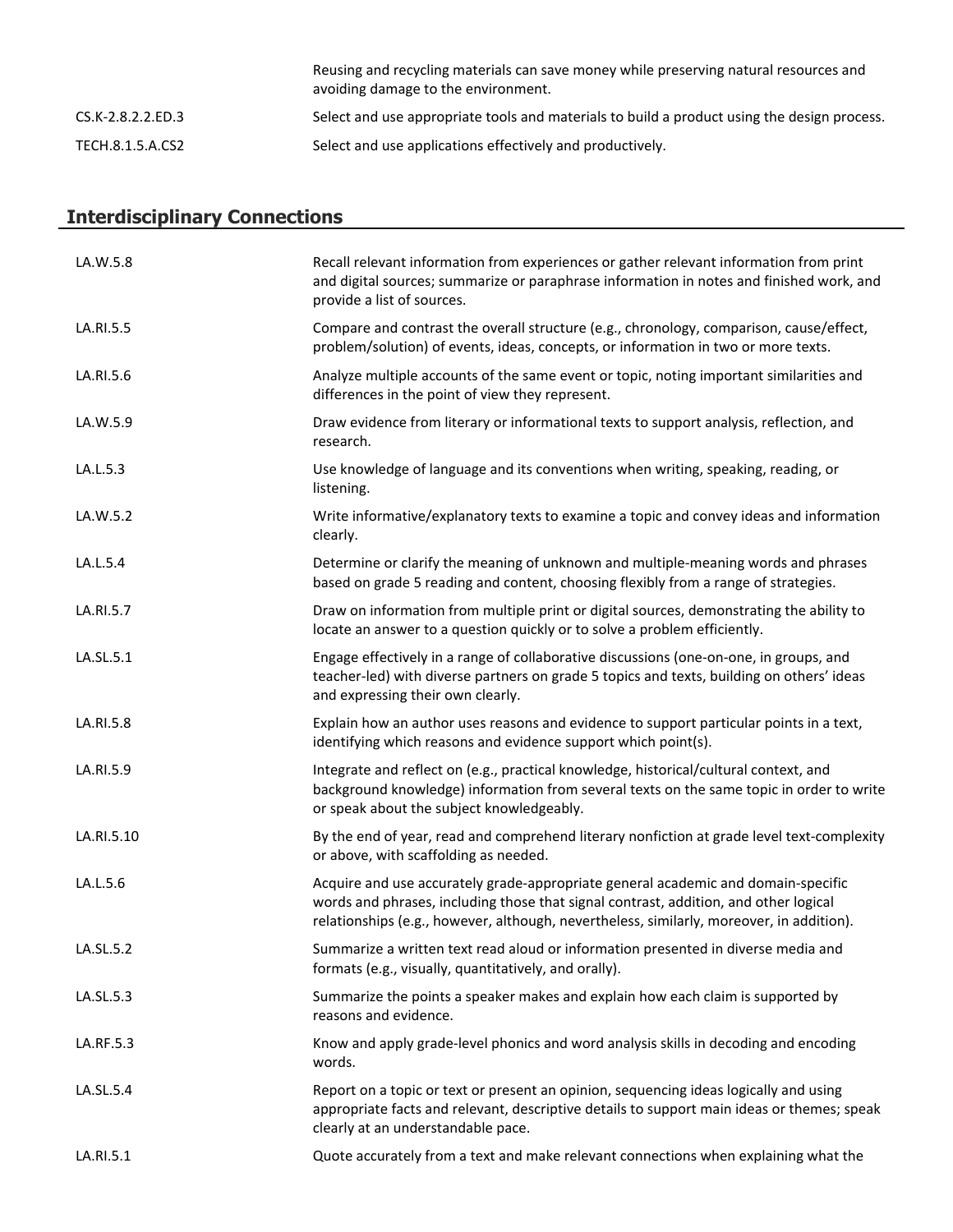| text says explicitly and when drawing inferences from the text.                                                                                                                                                                                                                                    |
|----------------------------------------------------------------------------------------------------------------------------------------------------------------------------------------------------------------------------------------------------------------------------------------------------|
| Read with sufficient accuracy and fluency to support comprehension.                                                                                                                                                                                                                                |
| Include multimedia components (e.g., graphics, sound) and visual displays in presentations<br>when appropriate to enhance the development of main ideas or themes.                                                                                                                                 |
| Determine two or more main ideas of a text and explain how they are supported by key<br>details; summarize the text.                                                                                                                                                                               |
| Adapt speech to a variety of contexts and tasks, using formal English when appropriate to<br>task and situation.                                                                                                                                                                                   |
| Explain the relationships or interactions between two or more individuals, events, ideas,<br>or concepts in a historical, scientific, or technical text based on specific information in the<br>text.                                                                                              |
| Demonstrate command of the conventions of standard English grammar and usage when<br>writing or speaking.                                                                                                                                                                                          |
| Produce clear and coherent writing in which the development and organization are<br>appropriate to task, purpose, and audience. (Grade-specific expectations for writing types<br>are defined in standards 1-3 above.)                                                                             |
| With guidance and support from peers and adults, develop and strengthen writing as<br>needed by planning, revising, editing, rewriting, or trying a new approach.                                                                                                                                  |
| With some guidance and support from adults and peers, use technology, including the<br>Internet, to produce and publish writing as well as to interact and collaborate with others;<br>demonstrate sufficient command of keyboarding skills to type a minimum of two pages in<br>a single sitting. |
| Demonstrate command of the conventions of standard English capitalization, punctuation,<br>and spelling when writing.                                                                                                                                                                              |
| Conduct short research projects that use several sources to build knowledge through<br>investigation of different perspectives of a topic.                                                                                                                                                         |
| Determine the meaning of general academic and domain-specific words and phrases in a<br>text relevant to a grade 5 topic or subject area.                                                                                                                                                          |
|                                                                                                                                                                                                                                                                                                    |

# **Differentiation**

Understand that gifted students, just like all students, come to school to learn and be challenged. Pre-assess your students. Find out their areas of strength as well as those areas you may need to address before students move on.

Consider grouping gifted students together for at least part of the school day.

Plan for differentiation. Consider pre-assessments, extension activities, and compacting the curriculum.

Use phrases like "You've shown you don't need more practice" or "You need more practice" instead of words like "qualify" or "eligible" when referring to extension work.

Encourage high-ability students to take on challenges. Because they're often used to getting good grades, gifted students may be risk averse.

Definitions of Differentiation Components:

Content – the specific information that is to be taught in the lesson/unit/course of instruction.

Process – how the student will acquire the content information.

Product – how the student will demonstrate understanding of the content.

Learning Environment – the environment where learning is taking place including physical location and/or student grouping

Differentiation occurring in this unit: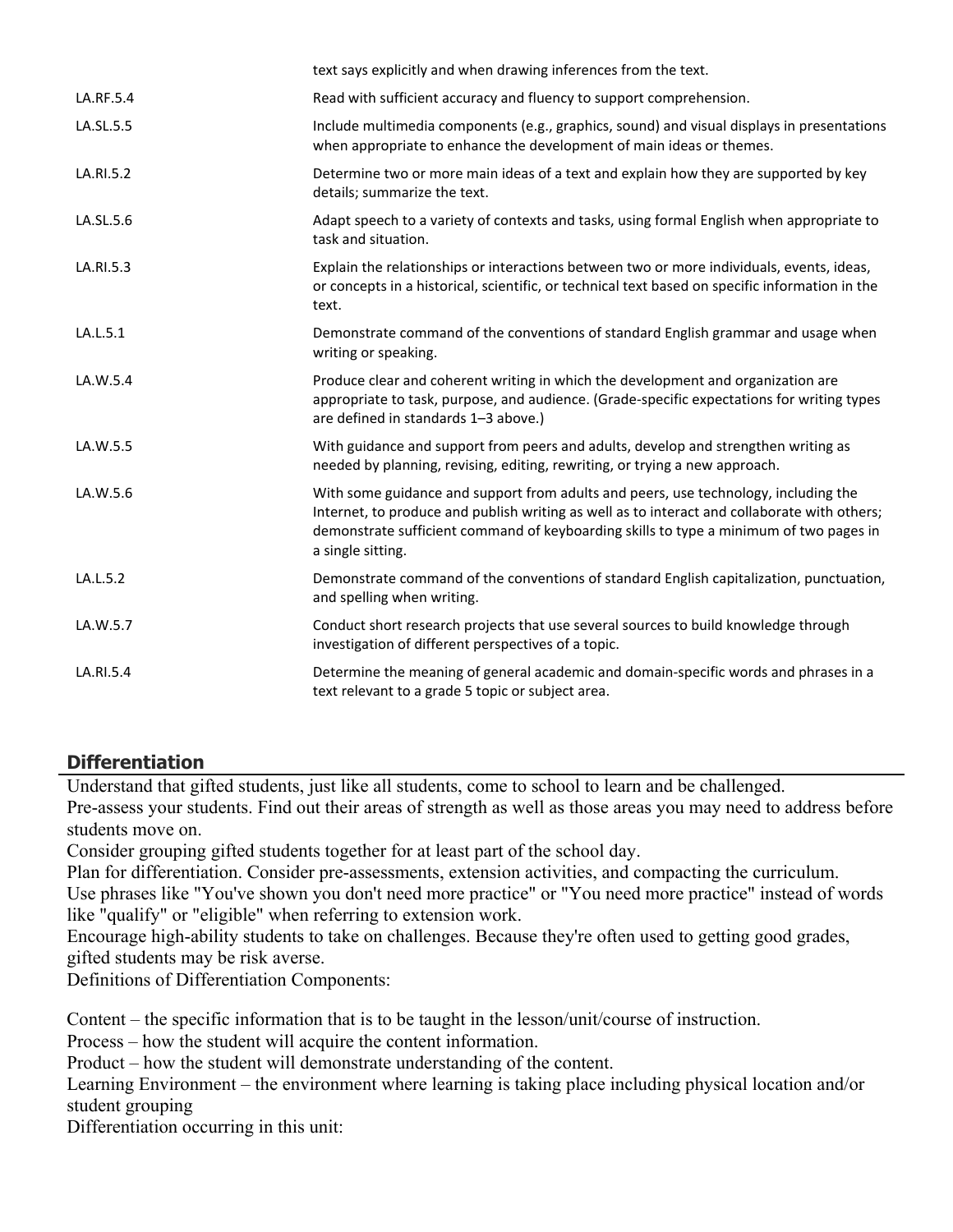Utilize differentiation suggestions in the TCI Science Alive! program for enrichment and support.

# **Modifications & Accommodations**

Refer to QSAC EXCEL SMALL SPED ACCOMMOCATIONS spreadsheet in this discipline.

# **Modifications and Accommodations used in this unit:**

utilize 504 and IEP accommodations where required

# **Benchmark Assessments**

**Benchmark Assessments** are given periodically (e.g., at the end of every quarter or as frequently as once per month) throughout a school year to establish baseline achievement data and measure progress toward a standard or set of academic standards and goals.

# **Schoolwide Benchmark assessments:**

Aimsweb benchmarks 3X a year

Linkit Benchmarks 3X a year

DRA

# **Additional Benchmarks used in this unit:**

End of each section online game as quiz

lab reports

unit tests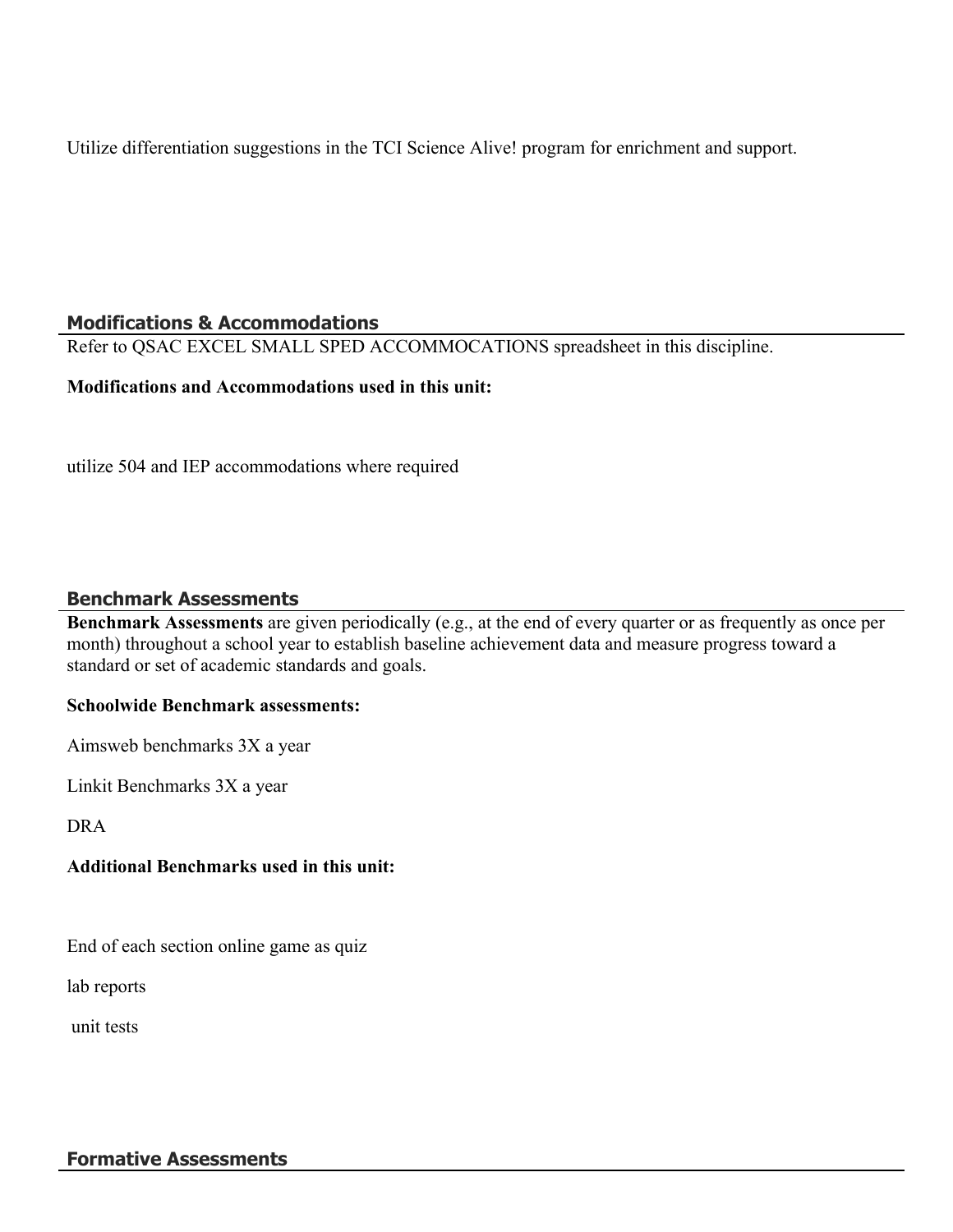Assessment allows both instructor and student to monitor progress towards achieving learning objectives, and can be approached in a variety of ways. **Formative assessment** refers to tools that identify misconceptions, struggles, and learning gaps along the way and assess how to close those gaps. It includes effective tools for helping to shape learning, and can even bolster students' abilities to take ownership of their learning when they understand that the goal is to improve learning, not apply final marks (Trumbull and Lash, 2013). It can include students assessing themselves, peers, or even the instructor, through writing, quizzes, conversation, and more. In short, formative assessment occurs throughout a class or course, and seeks to improve student achievement of learning objectives through approaches that can support specific student needs (Theal and Franklin, 2010, p. 151).

# **Formative Assessments used in this unit:**

TCI worksheets, quizzes

Discussion

Teacher observation

Labs and Hands on activities

# **Summative Assessments**

**Summative assessments** evaluate student learning, knowledge, proficiency, or success at the conclusion of an instructional period, like a unit, course, or program. Summative assessments are almost always formally graded and often heavily weighted (though they do not need to be). Summative assessment can be used to great effect in conjunction and alignment with formative assessment, and instructors can consider a variety of ways to combine these approaches.

#### **Summative assessments for this unit:**

Unit assessments in the TCI program

standardized state test

# **Instructional Materials**

Materials for labs indicated in TCI program